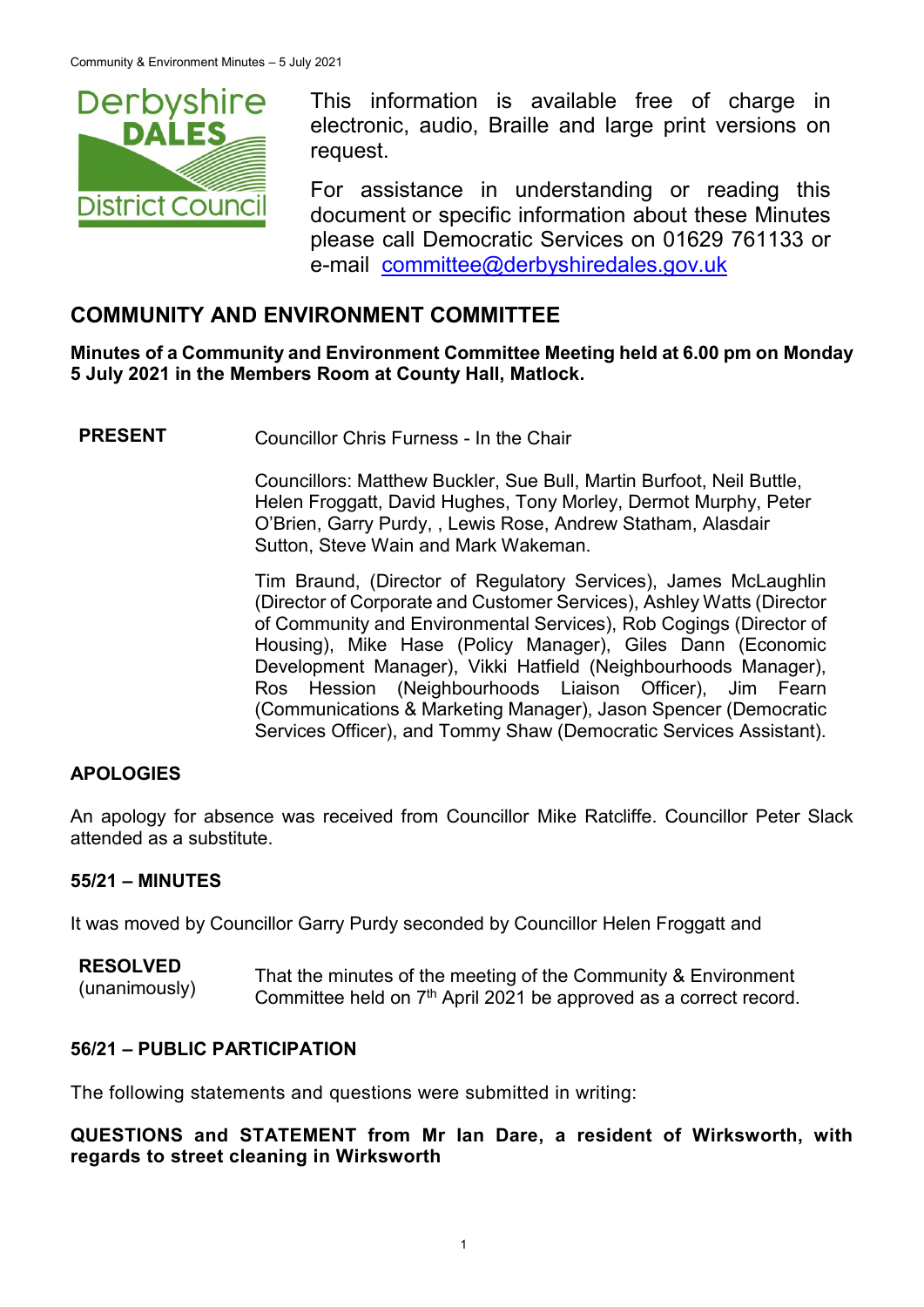*Whilst it is acknowledged that mechanical road sweeping is not possible where vehicles are parked at the side of the road, often this results in litter and detritus be left behind. It is understood that such incidences are noted so that a hand crew can return to complete the task. In my experience this never happens.* 

*Qn Please can this commence in future?*

### **RESPONSE to Question**

The Clean and Green Manager acknowledges the issue raised, however the sweeping teams do not have the capacity to return to an area if cars are parked on the day of the visit. It is recommended that any requests for service are put through our online portal or by calling the Town Hall. That way, we can get the relevant team out to address the issue and problem areas are recorded.

*Qn The street cleaning schedule has been severely constrained by a lack of finance but this has led to an inadequate service for a town such as Wirksworth. When can our residents expect an improvement?*

### **RESPONSE to Question**

We are in the process of a Clean and Green Review to improve the services that we provide so our sweeping schedules will no doubt be looked at for improvement.

### **QUESTIONS and STATEMENT from Mr Peter Dobbs, a resident of Ashbourne, with regards to Item 8 the updated report on Air Quality Management Area in Ashbourne.**

*(Please note that with current Covid constraints, I do not wish to ask my questions in person).*

*I welcome the inclusion of this updating report (as agreed in April 2021).*

*However it has not provided the answers to the following questions and I would be grateful if answers could be provided.*

**1.** *Qn. Has an 'apportionment exercise' been carried out or scheduled in order to produce a 'quantification of source contributions' to the NOx levels on Buxton Road and St John's Street Ashbourne? It seems logical that you need to have evidence of where the NOx is coming from before you seek a way of reducing those levels. This would appear to be a key step in the approach recommended by the Environment Agency in TG16.*

### **RESPONSE to Question**

A formal apportionment exercise has not been carried out. However, oxides of nitrogen are released into the atmosphere when fuels are burned. The major source of oxides of nitrogen in the UK is road vehicles, followed by the energy industries, manufacturing industries and construction, and non-road transport. Given the nature of this site and the absence of the other major sources of oxides of nitrogen, it is the view of all parties that road transport is the overwhelming cause of the exceedance of the air quality objective.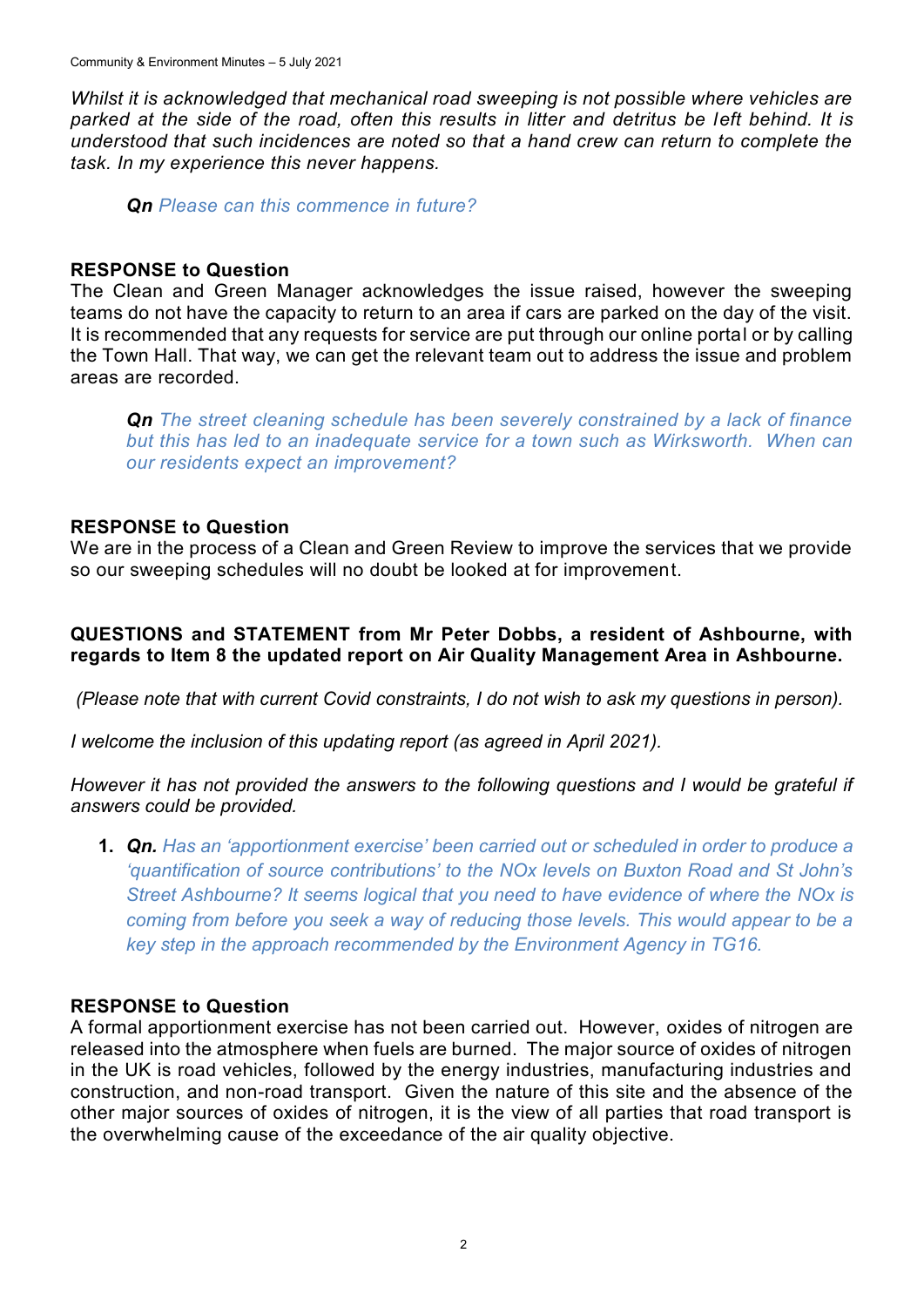**2.** *Qn. What other models of approach to the creation of an Action Plan were discussed at the 13th May meeting before the adoption of the 'Derbyshire' model?*

#### **RESPONSE to Question**

The general approach to the development of an air quality action plan is set out in Chapter 2 of the Local Air Quality Management Technical Guidance document TG16. The approach previously used in Derbyshire follows the approach set out in TG16 and is therefore the standard model in use across the country.

*3. Qn. Have the residents in the AQMA area of Buxton Road and St John's Street been contacted, particularly those who were identified in the 'Detailed Assessment' as being located at houses where the NOx level was over the Air Quality Objective? I am sure that they, as well as Councillors, need to be kept informed about what is being done on their behalf.*

#### **RESPONSE to Question**

Yes, a letter has been provided to the residents most affected and further information is being provided over a wider area.

*4. Qn. If HGVs are identified as a significant contributor in the apportionment exercise, will the 'Derbyshire Highways' approach allow involvement of Hauliers etc as part of the Steering Group?*

#### **RESPONSE to Question**

The need to involve hauliers and other potential stakeholders will become clear as the action planning process develops.

*5. Qn. When do you foresee the start of 'mitigation measures', as originally promised in the Corporate Plan for March this year?* 

#### **RESPONSE to Question**

The purpose of the action planning process is to determine the type of mitigation measures that will be effective in Ashbourne and the timescale over which they might be introduced. Until that process is more advanced it is not possible to say what those measures might be or when they will be introduced.

*6. Qn. Will the Steering Group be recommending a supplementary Planning Paper so that the impact on the AQMA of additional traffic from new developments can be taken in to consideration?*

### **RESPONSE to Question**

Until the action planning process is more advanced it is not possible to say what measures might be included in the action plan itself.

#### **57/21 – INTERESTS**

Item 7 - Cllr Martin Burfoot declared a personal interest in this item as he was a member of Matlock Community Vision Steering Group.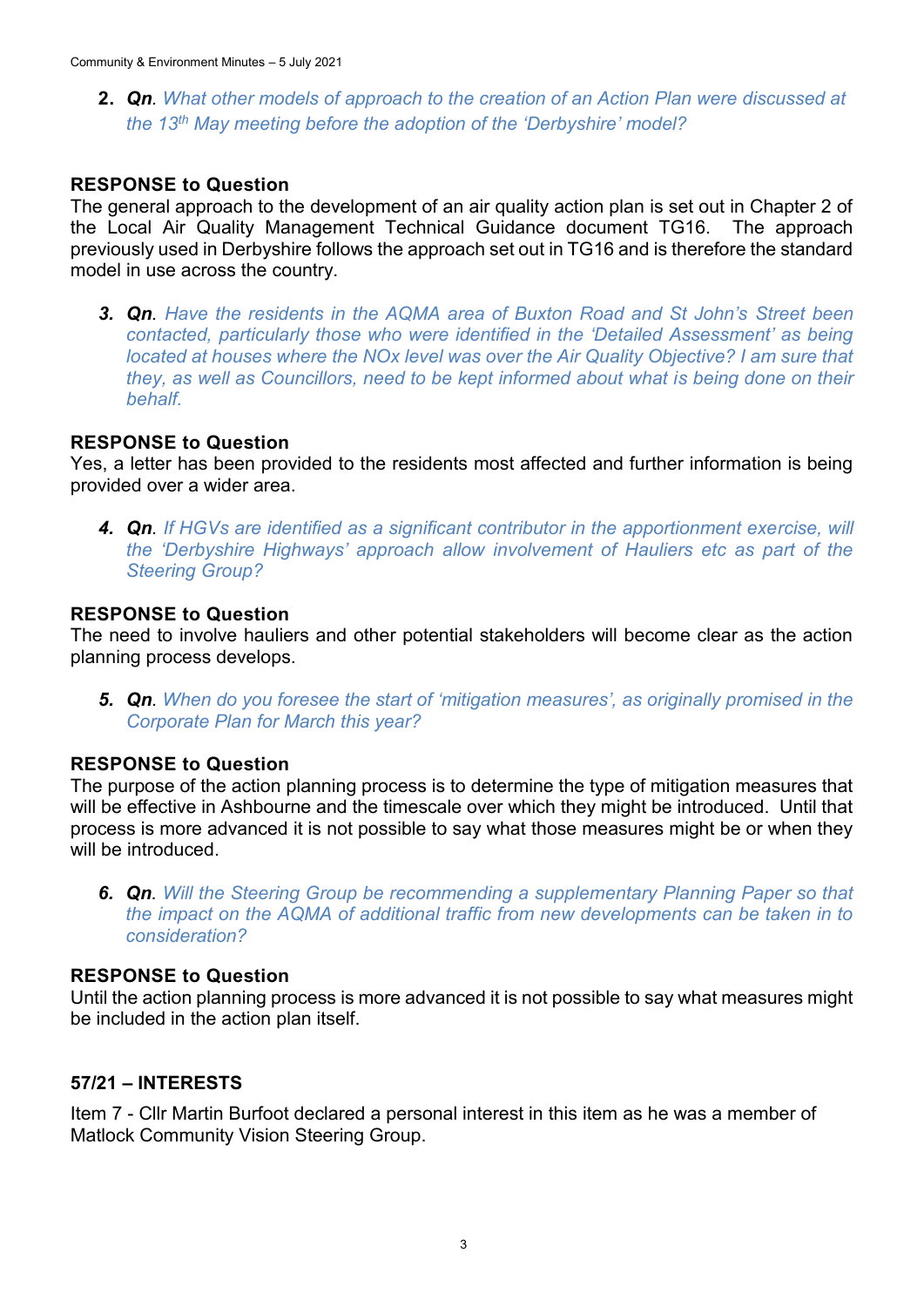## **58/21 – QUESTIONS PURSUANT TO RULE OF PROCEDURE NUMBER 15**

## **QUESTION A**

### **Question from Councillor Mike Ratcliffe, Wirksworth Ward to Councillor Chris Furness, Chairman of the Community & Environment Committee:**

*"Following the adoption of recommendations from the Final Report to Council on 8th March 2018 on Public Toilets in Derbyshire Dales, can the chair confirm whether or not contactless payments*  for disabled and parent/child facilities in our public toilets are in place or being installed, and if *not would he agree that this is clearly discriminatory and explain how this meets equality standards.?"*

### **RESPONSE to Question**

It can be confirmed that the Council has every intention of completing the contactless payment installation; this includes the disabled and parent/child facilities. The Clean and Green Manager is in discussion with the contractor to confirm the options available, as these facilities have different locking mechanism to the male and female facilities.

### **QUESTION B**

### **Question from Councillor Peter O'Brien to Councillor Chris Furness, Chairman of the Community & Environment Committee**

*"You will be aware, not least from the residents of Bradwell, that the current standard of the refuse collection service across the District is unacceptable, notwithstanding the fact that an additional £350,000 of support was offered to Serco by the Council in 2020/21. In these circumstances, and given that residents pay their Council Tax to the Council not Serco, do you agree that an independent investigation into all aspects of the current unacceptable situation should be undertaken urgently, including the nature of the contractual arrangements between the parties***?"**

### **RESPONSE to Question**

Whilst some areas of the Dales are experiencing disruption in their waste and recycling collections, and we apologise to those resident who are affected, the service is not in meltdown as suggested and we are doing all we can to address this situation.

The Council and its Elected Members are fully aware of what the issues are and an independent enquiry is not going to change the situation. This issue is not specific to Serco or the Derbyshire Dales and we are aware many other Local Authorities who are experiencing the same difficulties. The disruption to the waste collection service is direct result of the national shortage of HGV drivers, which has been widely covered in both industry and national press.

We are working closely with Serco's senior managers to come up with a solution and a number of steps have already been taken including increasing the rates of pay for drivers, trying to source HGV drivers from other contracts and Councils and the upskilling of staff. Whilst progress is being made, at this stage there is no quick fix but please be assured we will continue to work hard to resolve this until we return to a normalised standard of service.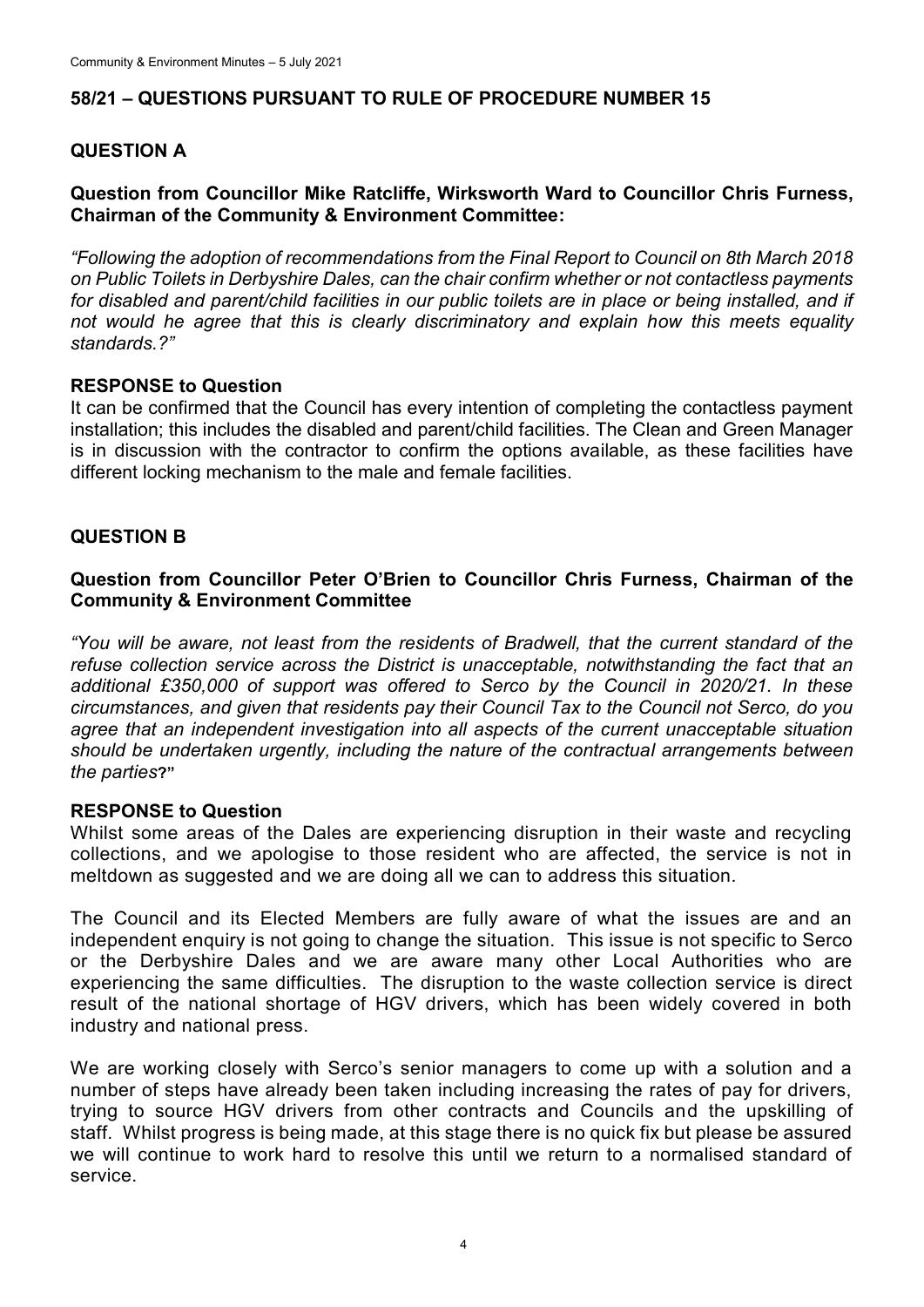## **Supplementary Question from Cllr O'Brien**

Do you consider that the Council should give consideration to some form of reimbursement to residents who are affected by the inadequate refuse collection service over the past three months?

### **Response from the Chair of Community and Environmental Committee**

A written response will be provided.

### **59/21- AFFORDABLE HOUSING DEVELOPMENT PROGRAMME**

The Director of Housing introduced a report setting out details of progress made on delivering the Council's affordable housing programme during 2020/21. It incorporated progress on current schemes, those recently completed and those in the 'pipeline'. A comparison with completions during 2019/20 showed the impact of Covid-19 restrictions on the programme.

It was moved by Councillor David Hughes, seconded by Councillor Mark Wakeman and

| <b>RESOLVED</b><br>(unanimously) | 1. Members to note the outturn for 2020/21.             |
|----------------------------------|---------------------------------------------------------|
|                                  | 2. Members to note the project completions for 2021/22. |

The Chairman declared the motion carried

## **60/21 – PUBLIC SPACE PROTECTION ORDERS 2021 - CONSULTATION**

The Director of Community and Environmental Services introduced a report setting out proposals to commence consultation on the Council's Public Space Protection Order, noting that the current order was due to expire on 31<sup>st</sup> October 2021. The report included evidence to support, or otherwise, the Public Space Protection Order (PSPO), identified progress so far, and set out the options for consultation.

The following motion was moved by Councillor Peter O'Brien, seconded by Councillor Neil Buttle:

- 1. That a six week period of public consultation on the Draft Public Space Protection Order be undertaken from 28th June – 8th August 2021.
- 2. That the proposals for Dog Control Orders outlined at paragraph 4.6 be approved for inclusion in the Draft Public Space Protection Order.
- 3. That the proposals for Alcohol restrictions outlined at paragraph 4.7 be approved for inclusion in the Draft Public Space Protection Order.
- 4. That the proposals for No Parking restrictions outlined at paragraph 4.8 be approved for exclusion in the Draft Public Space Protection Order.
- 5. That the consultation proposals include for BBQ's, open fires, and other related activities to be prohibited under the Council's Public Space Protection Order within that part of the District within the Peak District National Park and in other areas and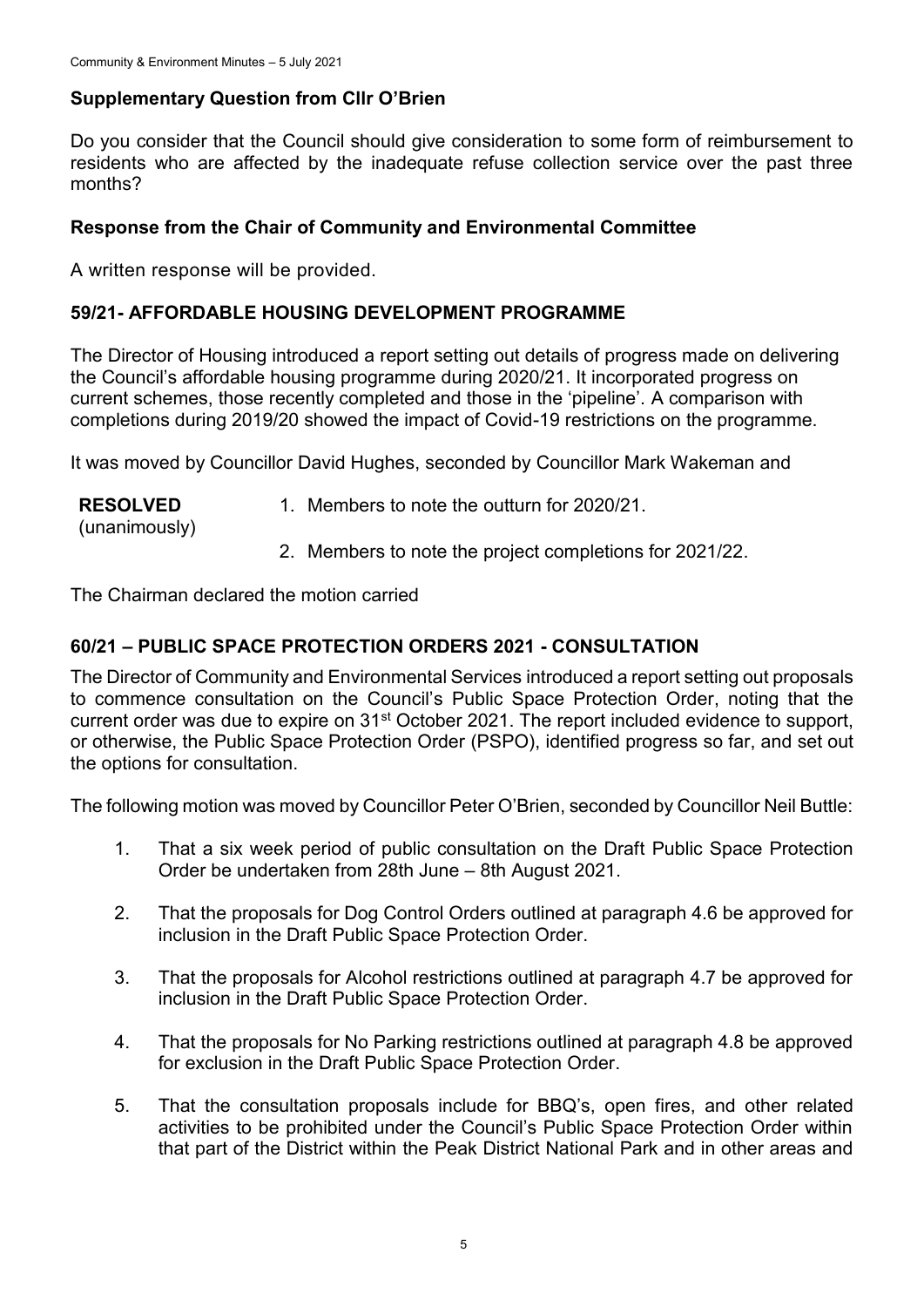locations in the District considered to be vulnerable the environmentally damaging effects of BBQs and wild fires.

6. That a further report be presented to a future meeting of the Community & Environment Committee with the results of the consultation exercise, which will include options on how to proceed with a view to commence the new Public Space Protection Order from the 1st November 2021.

The motion was put to the vote and lost with 7 votes for and 9 against.

It was moved by Councillor Garry Purdy, seconded by Councillor Tony Morley and

**RESOLVED Voting** That consideration of this item be deferred until the next meeting of the Committee to seek clarification on the views of statutory consultees on introducing a Public Space Protection Order for BBQs and open fires.

| In favour | 13 |
|-----------|----|
| Against   |    |
| Abstain   |    |

### The Chairman declared the motion CARRIED

Councillor Lewis Rose left the meeting at 7pm during consideration of this item. Councillor Andrew Statham left at 7.20pm following consideration of this item.

#### **61/21 – LAND AT BAKEWELL ROAD, MATLOCK: PROPOSED CONVERSION OF MATLOCK MARKET HALL – UPDATE AND APPROACH TO PROGRESSING THE SCHEME**

The Economic Development Manager provided d an update on the proposed conversion of Matlock Market Hall to support the regeneration of the town centre. The report identified the changes required to progress the scheme to the next stage. This included a request to waive the Council's contract standing orders to appoint architects to carry out the technical design and CDM Principle Designer role. It was noted that this approach would mean that the Council would be responsible for the procurement and management of building elements of the scheme and the proposed tenant responsible for fitting out the building. The report also asked that delegated authority be given to the Director of Regeneration and fund preparation of revised Heads of Terms.

It was moved by Councillor Garry Purdy, seconded by Councillor Helen Froggatt and

**RESOLVED** Members to note the progress in moving the scheme forward.

**Voting**

| In favour | 14 |
|-----------|----|
| Against   | O  |
| Abstain   |    |

The Chairman declared the motion CARRIED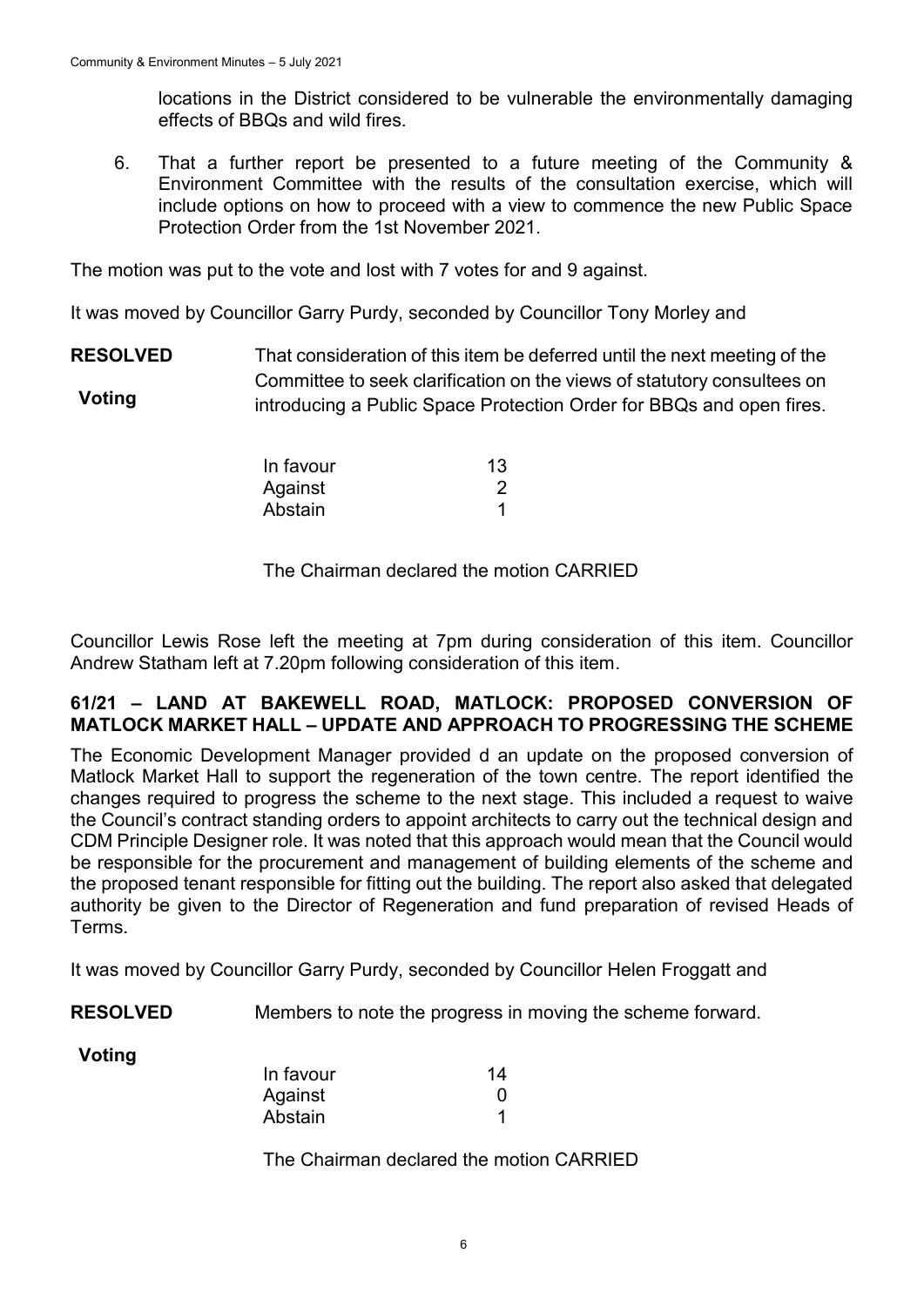## **62/21- AIR QUALITY MANAGEMENT AREA, ASHBOURNE – UPDATING REPORT**

Following the decision made at the meeting of the Community and Environment Committee held on 7 April 2021 the Derbyshire Dales District Council Air Quality Management Area (No 2; NO2) Order 2021 had come into effect on 5 May 2021 covering parts of Ashbourne Town Centre including Buxton Road from the junction with Windmill Lane and North Avenue, to the junction with St John's Street and St John's Street from number 22 St John's Street to the junction with Cokayne Avenue and Park Road.

In approving the Air Quality Management Area it had been agreed that the Committee would receive a quarterly update on progress.

The Director of Regulatory Services introduced the first quarterly report which set out details of the development of an action plan and initial work carried out with partners including Derbyshire County Council, Ashbourne Town Council and the Ashbourne Town Team.

It was moved by Councillor Martin Burfoot, seconded by Councillor Sue Bull and

**RESOLVED** (unanimously) That the actions taken in progressing the action plan be noted.

The Chairman declared the motion carried

Councillor David Hughes left at 7.55pm and Councillor Steve Wain left at 8pm during consideration of this item.

## **63/21- SUPPLEMENTARY PLANNING DOCUMENT: CLIMATE CHANGE**

The Policy Manager presented a report providing details of representations received during a six week public consultation on the draft Climate Change Supplementary Planning Document.

In light of the feedback the Committees were asked to adopt the supplementary planning document subject to a number of minor modifications to address issues identified during the consultation. The main issues raised during the public consultation that have resulted in suggested amendments to the Draft SPD were:

- Addition of PD3: Biodiversity and the Natural Environment to the introduction of the SPD. This is to provide consistency with the subsequent sections.
- Amended graphic on page 6 in order clarify meaning of "climate systems" and alternative wording for "improved house prices."
- Acknowledgement of the World Heritage Site in section 2. in response to Historic England comments.
- Inclusion of Natural Flood Management in Section 3. in response to the Environment Agency representation.
- Reordering of text in section 4. To give more prominence to nonresidential schemes.
- Addition of Historic England footnotes, section 4. regarding the potential impact of biomass crops on archaeology.
- Addition of mandatory water standard of 110 litres/day/person to reflect current building regulations in section 6 in response to Severn Trent and the Environment Agency.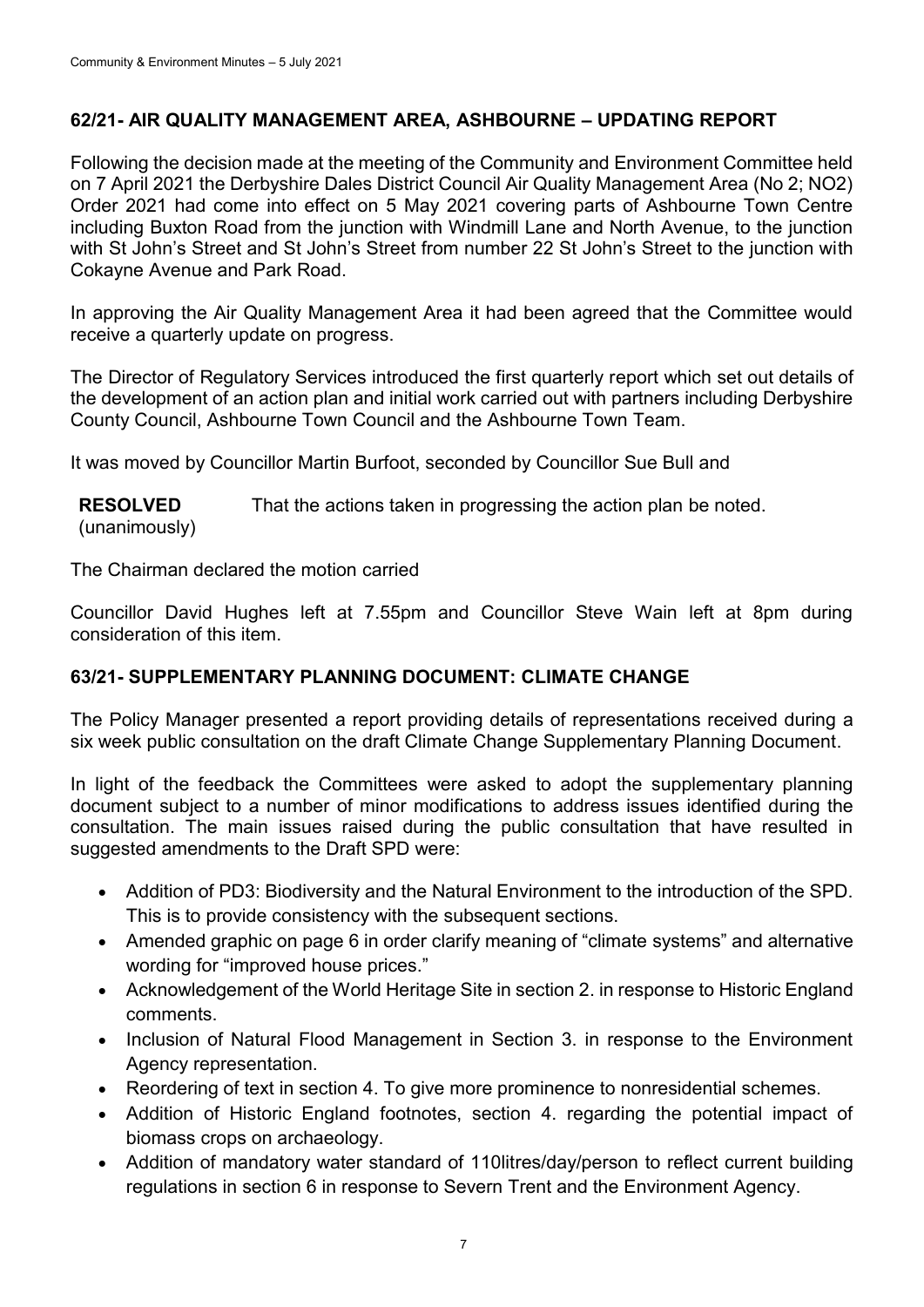- Inclusion of swift bricks in the checklist of measures to increase biodiversity in development schemes.
- Insertion of missing footnote page 52 re; growing space standards

The following motion was moved by Councillor Garry Purdy, seconded by Councillor Dermot Murphy:

- 1. To note the representations received, and officer recommendations during the public consultation.
- 2. To adopt the revised Climate Change Supplementary Planning Document (SPD).

An amendment was moved by Councillor Peter O'Brien and seconded by Councillor Neil Buttle supporting the proposal by the Derbyshire Climate Coalition that the relevant part of the SPD is amended to replace the reference to the code for sustainable housing level 4 with code level 5. The amendment was put to the vote and LOST with 5 votes for and 8 against.

The original motion was put to the vote and

| <b>RESOLVED</b> |  |  | 1. To note the representations received, and officer |  |  |
|-----------------|--|--|------------------------------------------------------|--|--|
| (unanimously)   |  |  | recommendations during the public consultation.      |  |  |

2. To adopt the revised Climate Change Supplementary Planning Document (SPD).

The Chairman declared the motion carried

### **64/21- FIRST HOMES**

The Policy Manager introduced a report which updated the Committee on the introduction by the Government of a new tenure of affordable housing – First Homes. The report also identified the national policy changes being brought into effect in relation to First Homes from 28<sup>th</sup> June 2021, as well as a recommended approach to address the issues that the introduction has for the District Council, as local planning authority.

It was moved by Councillor Garry Purdy, seconded by Councillor Mark Wakeman and

| <b>RESOLVED</b> | Government.              | 1. Members to note the introduction of First Homes by the                                                                                                                                             |
|-----------------|--------------------------|-------------------------------------------------------------------------------------------------------------------------------------------------------------------------------------------------------|
|                 | presented in due course. | 2. Members to note the additional research on the delivery of First<br>Homes in Derbyshire Dales, and that further reports be                                                                         |
| Voting          | Housing Act 1985.        | 3. A further report is to be presented to this committee or council<br>in respect of the potential for designation of areas of the local<br>planning authority area as a Rural Area under s157 of the |
|                 | In favour                | 12                                                                                                                                                                                                    |
|                 |                          |                                                                                                                                                                                                       |
|                 | Against                  |                                                                                                                                                                                                       |

8